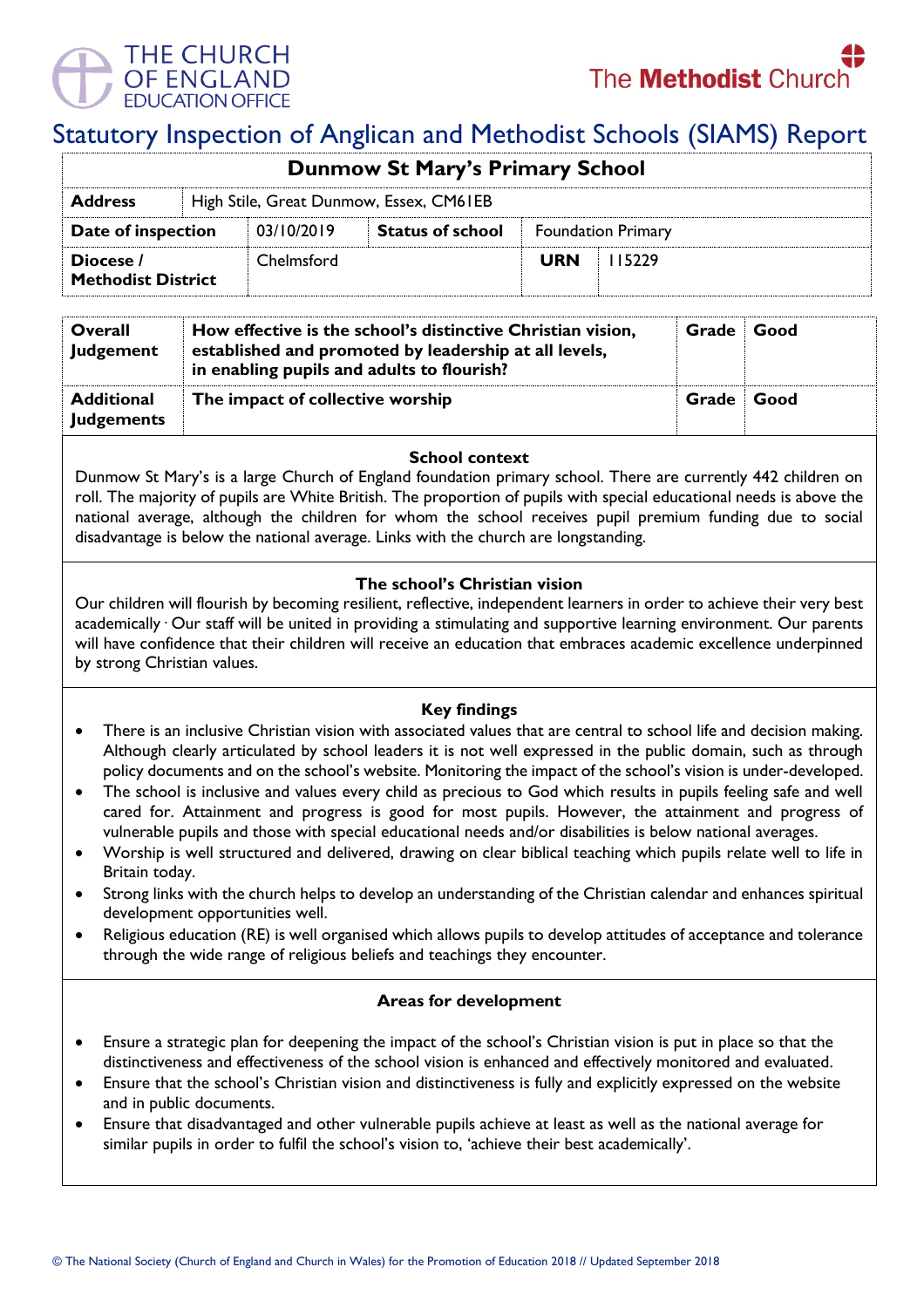# How effective is the school's distinctive Christian vision, established and promoted by leadership at all levels, in enabling pupils and adults to flourish?

# **Inspection findings**

Senior leaders demonstrate a passion for the success and well-being of pupils at Dunmow St Mary's. The vision and values are central to leaders' decision-making as they seek to ensure that every pupil is successful. However, the school vision is not well articulated in the public domain, such as in policies and through the website. This minimises its impact across the whole school community. However, the way that the school interprets this vision in action is deeply based around a strong theology. For example, every pupil in school is treated as a child of God. This is evident from the way the school invests in strong and effective pastoral support. One child said that 'it is alright to be different at our school; in fact, that is a good thing'. The parents recognise the way that the school nurtures the children and celebrates what they are good at. As a result of the strong vision and commitment of staff, instances of bullying are very rare and dealt with swiftly and appropriately. Pupils enjoy school and feel safe. Hence attendance is above the national average.

Informal monitoring by governors and senior leaders on the impact of the vision takes place but this is not rigorous or regular enough and so its influence is lessened. Pupils' ideas and comments are addressed. An example is their questions surrounding prayer. This resulted in training for staff and pupils to make prayer more accessible. The impact of this is seen in worship where actions are used to help pupils and adults focus during prayer times. The areas that were highlighted for improvement in the previous denominational inspection have been successfully addressed. Leadership have the staff's best interests at heart and regularly assess workload. It means that staff members feel they are respected and treated with dignity. As a result, a real culture of care is seen in the school.

Pupils achieve above the national average by the time they leave the school. The progress is above that expected of others with similar starting points. The attainment and progress of disadvantaged pupils is variable. The school environment provides a safe space for the pupils to develop spiritually and feel safe to ask deep questions about life, God and purpose. This space is provided through carefully thought out RE lessons, good worship opportunities and a school reflective area. Prayer is a key part of the pupils' spiritual development with regular opportunities to pray in worship and throughout the day. Pupils see prayer as a chance to talk and listen to God and sharing any problems they might have. The school vision is well expressed through a broad and balanced curriculum. This successfully provides a stimulating environment in which pupils can grow. The school has a clear and ageappropriate approach to teaching about healthy relationships.

Pupils are developing good skills in theological enquiry and have a clear understanding of a range of major faiths, including Christianity. RE is enthusiastically led, teachers being supported by both the subject leader and the rector. The school also utilises the support of Chelmsford diocesan link advisors appropriately. The school is in a period of planned transition with its RE curriculum. However, it has ensured that it meets the statutory requirements, reflecting well the Church of England statement of Entitlement for RE. Through RE pupils are gaining a depth of understanding about a range of world faiths. Reflecting on this one pupil said that we need to know about each other so that we can show each other respect.

The school is a place of reconciliation and support. No one feels unfairly dealt with or ignored. The school behaviour policy is based around pupils understanding what they could improve rather than just a punishment. This means everyone is given time to be listened to and promotes fairness. Behaviour around the school is linked to a clear policy that aims to teach children how to resolve issues. Pupils link their behaviour and actions to teachings from worship such as the Good Samaritan or the story of Aaron where he learnt forgiveness.

Staff, pupils and parents feel valued; one parent said, "This is a real community, it doesn't matter who you are you are welcomed and included". A good example of this is the work the school does with the church to support real matters within the community such as CHESS, where pupils bring in items to help this homeless charity. Staff and pupils address recycling and environmental issues. This results in the school being a centre for change. Pupils understand that these initiatives come from its values of integrity and nurture, giving people hope and showing them respect. Pupils at the school have a strong awareness about global issues and raise money each year to buy acres of rainforest land. This is enhanced by lessons designed around asking big issues questions and promoting healthy discussion, debate, and friendly challenge. For example, pupils have discussed questions such as 'Where is God', with maturity and sensitivity. The school further enhances discussion and debate with a 'biscuits and banter' club where pupils can discuss hot topics in school and around the world. The school's aim is to develop the whole child and there are a great number of clubs and activities to take part in to enhance this. Pupils appreciate and enjoy these activities.